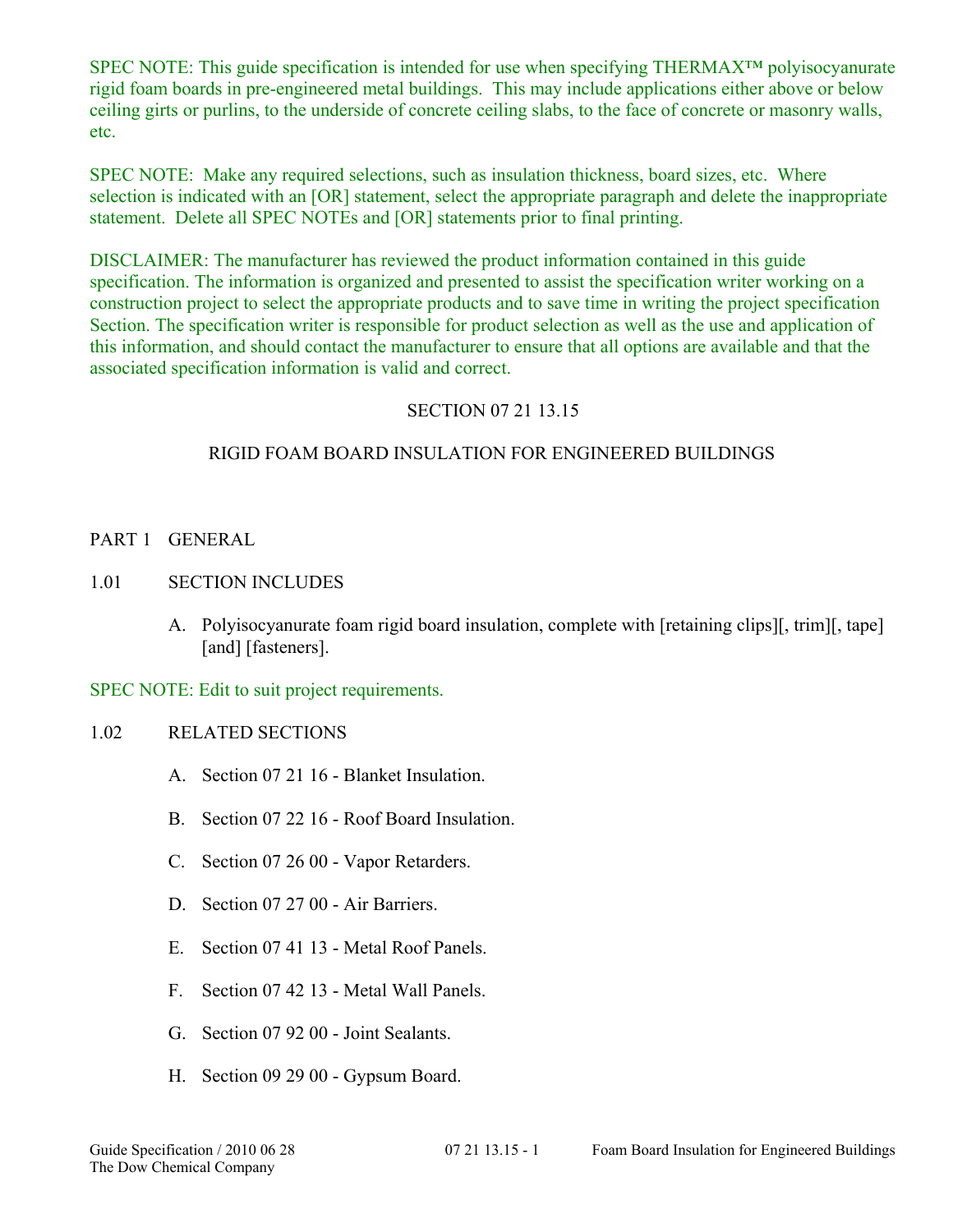I. Section 13 34 00 - Fabricated Engineered Structures.

SPEC NOTE: Edit the following Article in conjunction with the requirements of Part 2 - Products and Part 3 - Execution. Delete those reference standards not required by the Project.

# 1.03 REFERENCES

- A. ANSI/UL 1256-[02], Standard for Fire Test of Roof Deck Constructions.
- B. ASTM C209-[07], Standard Test Methods for Cellulosic Fiber Insulating Board.
- C. ASTM C518-[04], Standard Test Method for Steady-State Thermal Transmission Properties by Means of the Heat Flow Meter Apparatus.
- D. [ASTM C920-[08], Standard Specification for Elastomeric Joint Sealants.]
- E. ASTM C1289-[10], Standard Specification for Faced Rigid Cellular Polyisocyanurate Thermal Insulation Board.
- F. ASTM C1363-[05], Standard Test Method for Thermal Performance of Building Materials and Envelope Assemblies by Means of a Hot Box Apparatus.
- G. ASTM D1621-[04a], Standard Test Method for Compressive Properties of Rigid Cellular Plastics.
- H. ASTM D1622-[08], Standard Test Method for Apparent Density of Rigid Cellular Plastics.
- I. ASTM E84-[10], Standard Test Method for Surface Burning Characteristics of Building Materials.
- J. ASTM E96/E96M-[05], Standard Test Methods for Water Vapor Transmission of Materials.
- K. FM 4880-[2005], Approval Standard Wall-Ceiling Construction Metal-faced Class 1 Rated to Max 30 ft (9.1 m) High.
- L. Federal Specification HH-I-1972/1, Class 2 Insulation Board, Thermal, Polyurethane or Polyisocyanurate, Faced with Aluminum Foil on Both Sides of the Foam.
- M. NFPA 285-[2006], Standard Method of Test for the Evaluation of Flammability Characteristics of Exterior Non-Load-Bearing Wall Assemblies Containing Combustible Components Using the Intermediate-Scale, Multistory Test Apparatus.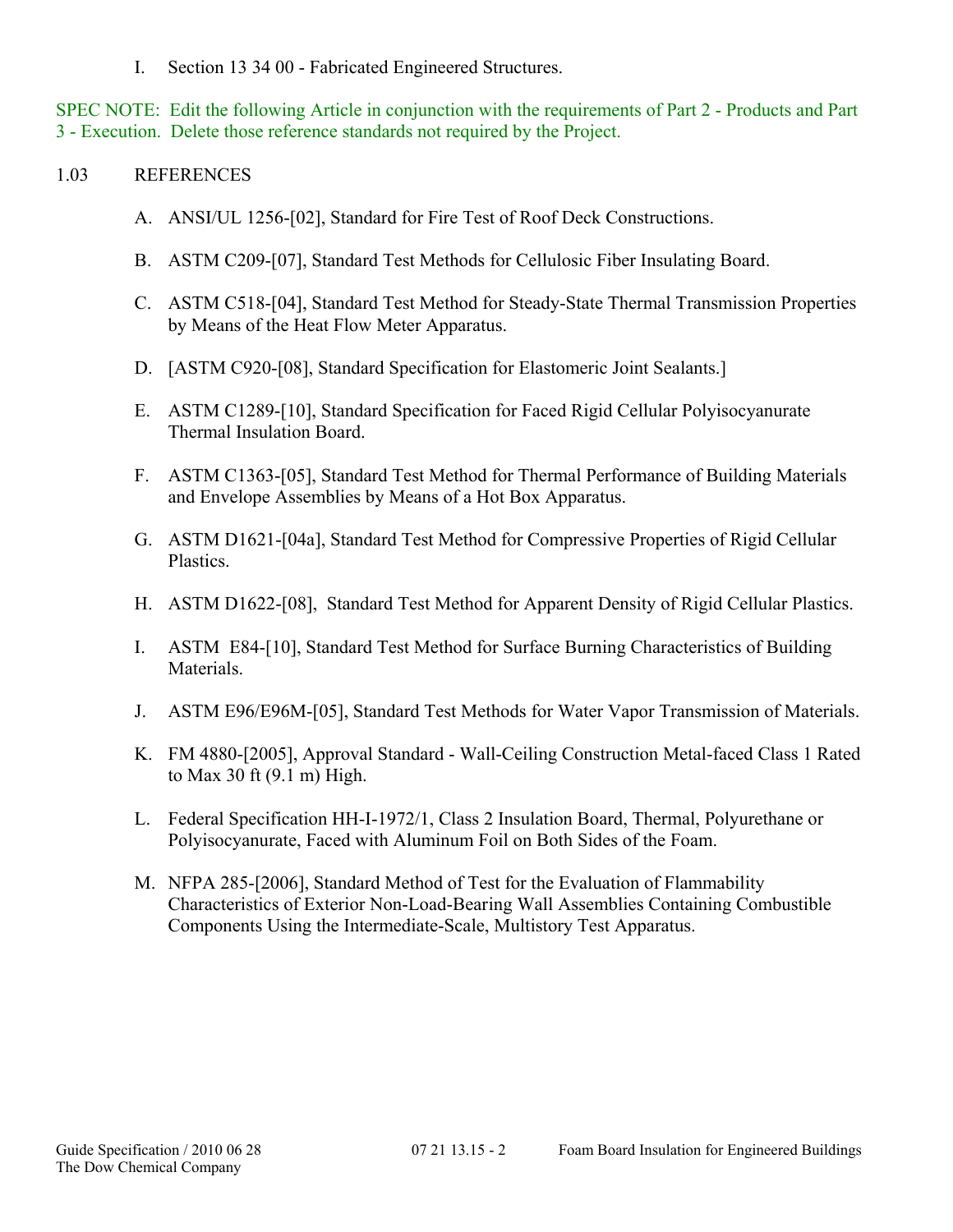# 1.04 PERFORMANCE REQUIREMENTS

SPEC NOTE: Use this article primarily for performance specifying for thermal insulation, vapor retarder and air barrier materials. Do not duplicate statements made in SECTION INCLUDES article.

- A. Materials for This Section: Provide continuous thermal insulation [vapor retarder] [and] [air barrier] at pre-engineered building enclosure assemblies and spaces in conjunction with:
	- .1 Thermal insulating materials specified in Section [\_\_\_\_\_\_-\_\_\_\_\_\_\_\_];
	- .2 Vapor retarder materials specified in Section  $[07 26 00 Vapor Retarders]$ ], and  $\vdots$
	- .3 Air barrier materials specified in Section [07 27 00 - Air Barriers [\_\_\_\_\_\_\_\_\_\_\_\_\_\_].
	- .4 FROTH-PAK™ Foam Insulation kits (Class A) for ceiling/roof to wall juncture [\_\_\_\_\_\_\_\_].

## 1.05 SUBMITTALS

A. Submit Product data and manufacturer's installation instructions as specified in Section  $[01\ 00\ 00]$   $[01\ 33\ 00]$   $[$  ].

# B. Product Data

- .1 Provide manufacturer's technical data for [each type of] insulation.
- .2 Include product characteristics and performance criteria: aged thermal resistance values, fire performance characteristics, moisture vapor permeance, water absorption ratings, compressive strengths, [evaluation reports showing conformance to applicable codes for insulation].
- C. Manufacturer's Installation Instructions: Indicate procedures for preparation and installation specific to the work of this Section.

SPEC NOTE: Request shop drawings only for very large or complex projects. Shop drawings add expense to the Project.

### 1.06 SHOP DRAWINGS

- A. Submit Shop Drawings for prefabricated work and details as specified in Section [01 00 00]  $[01 33 00]$  [ ].
- B. Shop Drawings: Include plans, sections, details in accordance with performance requirements, and for attachment to other portions of the Work. Indicate degree of slope and layout of sloping insulation on roof surfaces. Ensure positive drainage to roof drains.

SPEC NOTE: Only request a manufacturer's certificate when a regulatory agency requires it or when performance characteristics are critical.

# 1.07 CERTIFICATES

- A. Submit a manufacturer's certificate as specified in Section [01 78 00] [\_\_\_\_\_].
- B. Manufacturer's Certificate: stating that Products meet or exceed specified requirements.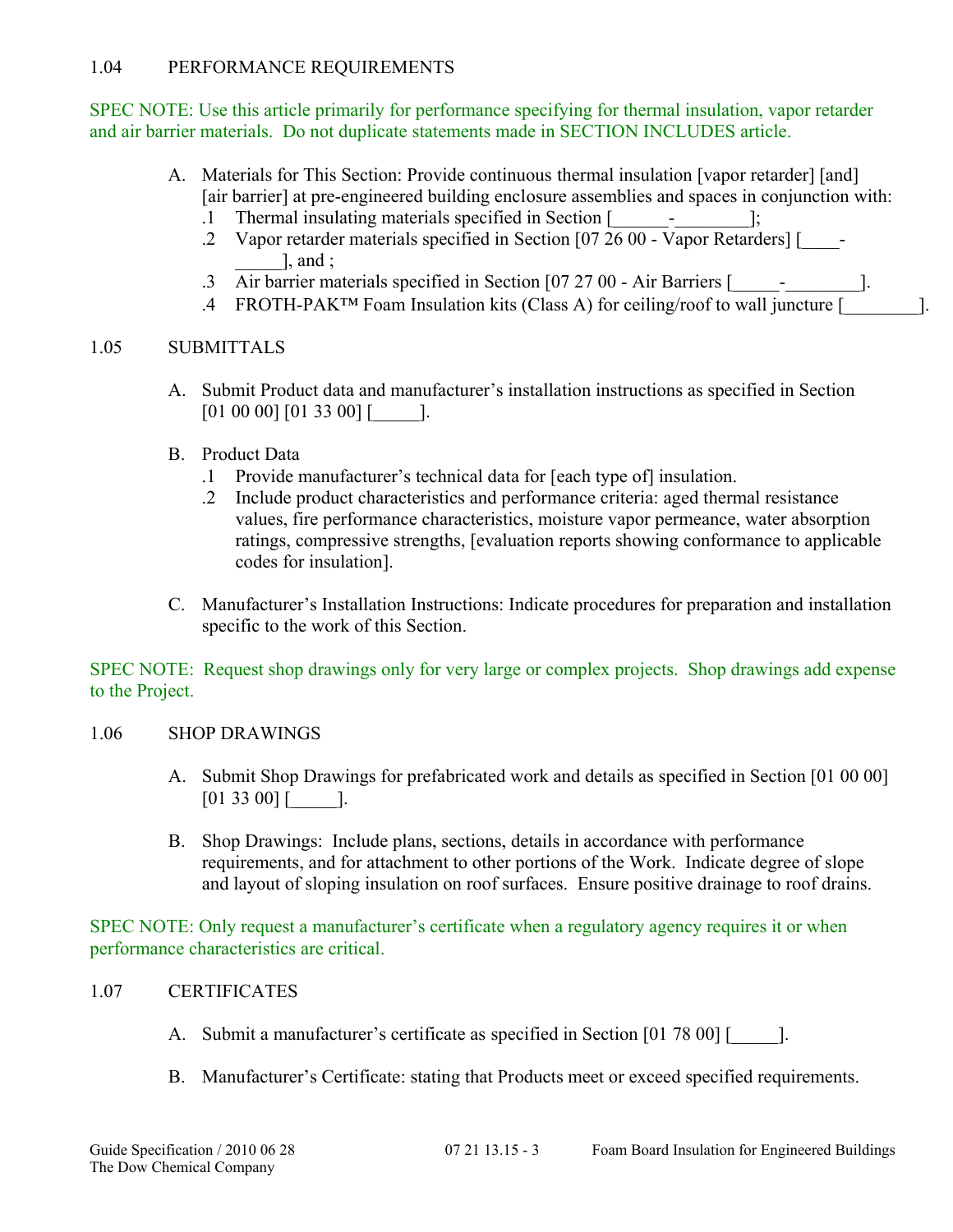## 1.08 REGULATORY REQUIREMENTS

SPEC NOTE: The use of foam insulations exposed or open to air spaces in plenums, cavities or voids may be subject to certain restrictions of codes for fire performance characteristics.

A. Conform to [applicable] [\_\_\_\_\_] code for [combustibility] flame spread and smoke developed performance requirements of foam insulations.

## 1.09 MOCKUPS

SPEC NOTE: Use this article to request full sized erected assemblies required for review of construction, coordination of work of several sections, field testing, or education of specific trades. Coordinate with similar requirements of other sections listed in the RELATED SECTIONS article.

- A. Provide mockup as specified in Section [01 40 00] [01 43 00] [01 43 39] [\_\_\_\_\_].
- B. Mockup insulation for [wall cladding assembly] [roof assembly] [ \_\_\_\_\_] part of preengineered building at [\_\_\_\_\_\_] location, to establish [construction techniques] [\_\_\_\_\_\_].
- C. Locate [where directed] [\_\_\_\_\_\_].
- D. Mockup may [not] remain as part of the Work.

# 1.10 DELIVERY, STORAGE AND HANDLING

- A. Deliver Product as specified in Section  $[01 60 00] [01 65 00]$   $[$
- B. Store and handle Product as specified in Section [01 60 00] [01 66 00] [20].
- C. Protect Product from moisture.

# 1.11 ENVIRONMENTAL REQUIREMENTS

A. Do not apply adhesives or sealants when substrate and ambient air temperatures are below 40 degrees F (4 degrees C).

# PART 2 PRODUCTS

# 2.01 MANUFACTURERS

- A. Manufacturers of rigid foam insulation systems having Products considered acceptable for use:
	- 1. The Dow Chemical Company THERMAX™ Brand Insulation
	- 2.  $\lceil \cdot \cdot \rceil$ .  $3. \quad 1.$
- B. Substitution Procedures: refer to Section [01 00 00][01 25 00][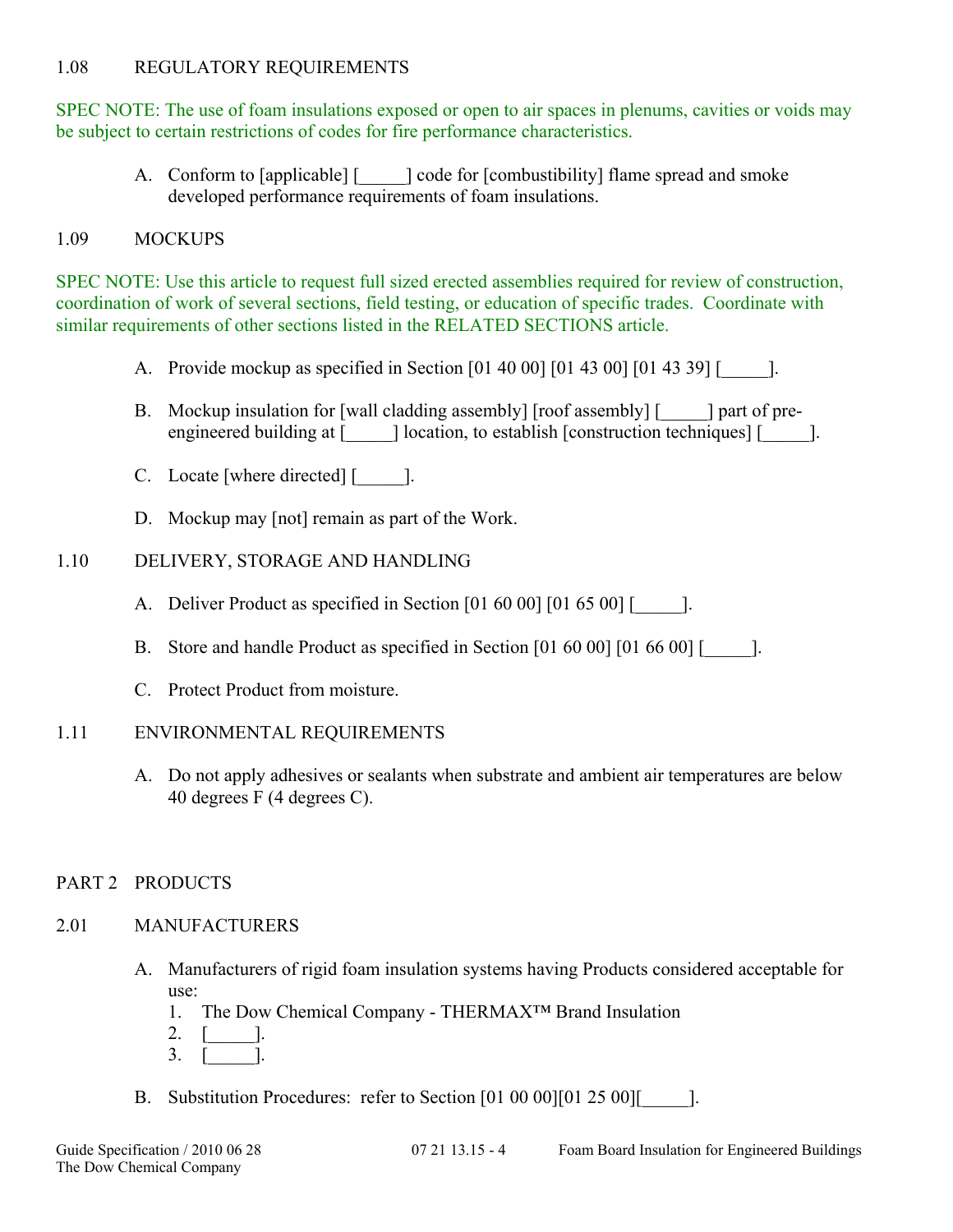# 2.02 MATERIALS

SPEC NOTE: Select one or more of the following Products to suit project requirements. Refer to THERMAX™ product literature for product selection criteria. For additional information, contact your local Dow Product Representative.

SPEC NOTE: Specify square edged product when using the PVC joint closure systems. Otherwise specify shiplapped edges [sealant and tape of shiplapped board joints].

- A. Rigid Foam Board Insulation: closed cell polyisocyanurate foam board with glass fiber reinforced core, to [ASTM C1289, Type I, Class 2] [and] [Federal Specification HH-I-1972/1, Class 2]; meeting the following criteria:
	- 1. Thermal Resistance [(ASTM C1363 @ 75 deg. F)] [(ASTM C518 @ 75 deg. F)]: R-6.5 per 1 inch of thickness (RSI 1.14 per 25 mm of thickness).
	- 2. Density (ASTM D1622): nominal 2.0 pcf.
	- 3. Compressive Strength (ASTM D1621): minimum 25 psi.
	- 4. Board Sizes: 48 inches (1,220 mm) wide, [96 inches (2,440 mm)] [120 inches (3,050 mm)] [144 inches (3,660 mm)] long.
	- 5. Board Thickness: [1 inch (25 mm)] [2 inches (50 mm)] [3 inches (75 mm)] [4.25 inches (108 mm)] [as indicated on Drawings].
	- 6. Board Edges: [Square] [Shiplapped].
	- 7. Faces: 1.0 mil (0.025 mm) thick aluminum foil facer, both sides.
	- 8. Foam Surface Burning Characteristics (ASTM E84): flame spread < 25, smoke  $\text{developed} < 450$ .
	- 9. Water Vapor Transmission (ASTM E96): less than 0.03 perms.
	- 10. Water Absorption by Volume (ASTM C209): maximum 0.1 percent.
- 11. Product and Manufacturer Name: Thermax™ Insulation Sheathing by The Dow Chemical Company. [OR]

- A. Rigid Foam Board Insulation: closed cell polyisocyanurate foam board with glass fiber reinforced core, to [ASTM C1289, Type I, Class 2] [and] [Fed. Spec. HH-I-1972/1, Class 2]; meeting the following criteria:
	- 1. Thermal Resistance [(ASTM C1363 @ 75 deg. F)] [(ASTM C518 @ 75 deg. F)]: R-6.5 per 1 inch of thickness (RSI 1.14 per 25 mm of thickness).
	- 2. Density (ASTM D1622): nominal 2.0 pcf.
	- 3. Compressive Strength (ASTM D1621): minimum 25 psi.
	- 4. Board Sizes: 48 inches (1,220 mm) wide, [96 inches (2,440 mm)] [120 inches (3,050 mm)] [144 inches (3,660 mm)] long.
	- 5. Board Thickness:  $[\frac{1}{2} \text{ inch } (13 \text{ mm})]$  [1 inch (25 mm)] [2 inches (50 mm)] [3 inches (75 mm)] [as indicated on Drawings].
	- 6. Board Edges: [Square] [Shiplapped].
	- 7. Faces: 1.25 mil (0.032 mm) plain embossed aluminum on both sides.
	- 8. Foam Surface Burning Characteristics (ASTM E84): flame spread < 25, smoke  $developed < 450.$
	- 9. Water Vapor Transmission (ASTM E96): less than 0.03 perms.
	- 10. Water Absorption by Volume (ASTM C209): maximum 0.1 percent.
	- 11. Product and Manufacturer Name: THERMAX™ Metal Building Board by The Dow Chemical Company.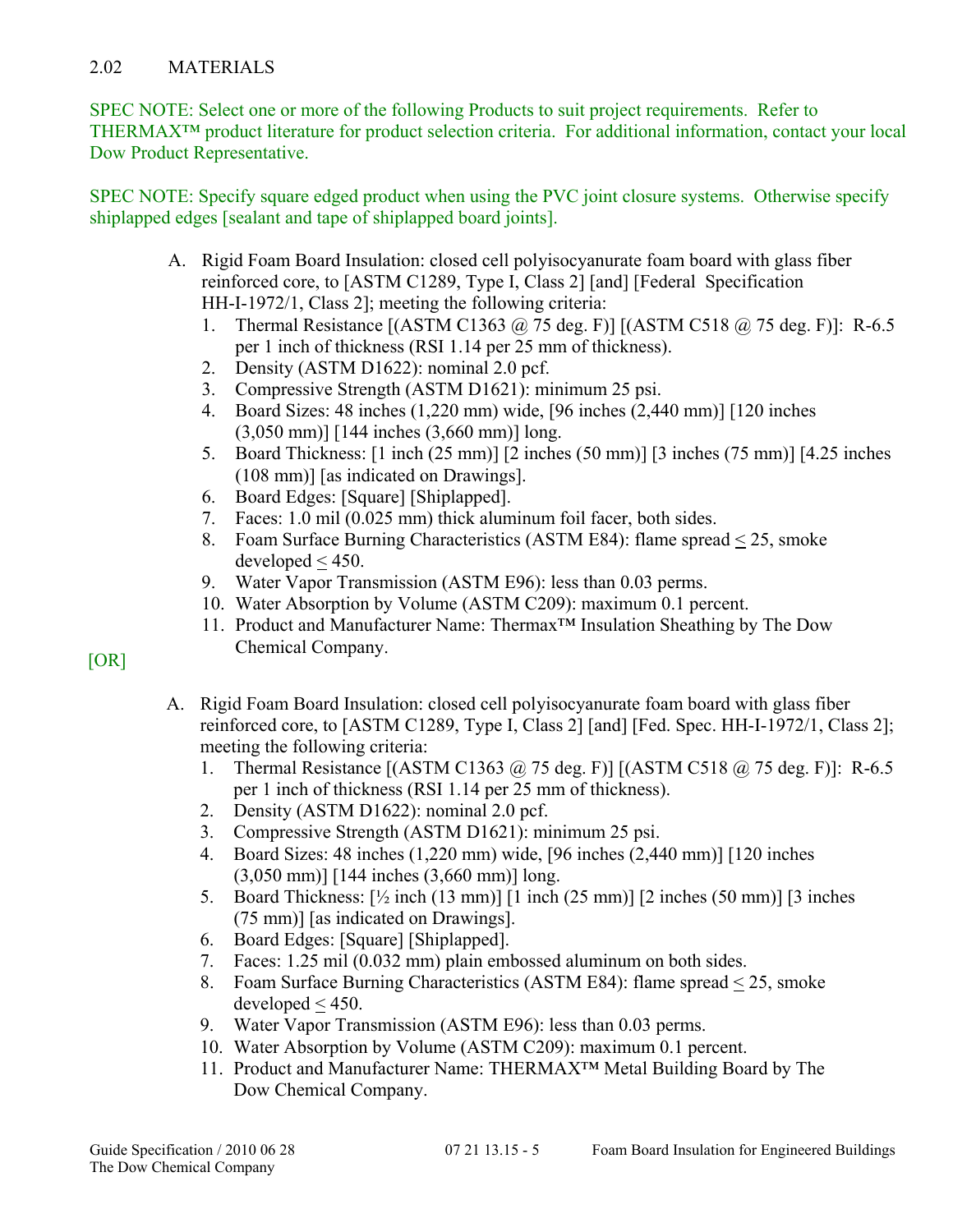# $[OR]$

- A. Rigid Foam Board Insulation: closed cell polyisocyanurate foam board with glass fiber reinforced core, to [ASTM C1289, Type I, Class 2] [and] [Fed. Spec. HH-I-1972/1, Class 2]; meeting the following criteria:
	- 1. Thermal Resistance [(ASTM C1363 @ 75 deg. F)] [(ASTM C518 @ 75 deg. F)]: R-6.5 per 1 inch of thickness (RSI 1.14 per 25 mm of thickness).
	- 2. Density (ASTM D1622): nominal 2.0 pcf.
	- 3. Compressive Strength (ASTM D1621): minimum 25 psi.
	- 4. Board Sizes: 48 inches (1,220 mm) wide, [96 inches (2,440 mm)] [120 inches (3,050 mm)] [144 inches (3,660 mm)] long.
	- 5. Board Thickness:  $[\frac{1}{2} \text{ inch } (13 \text{ mm})]$  [1 inch  $(25 \text{ mm})$ ] [2 inches  $(50 \text{ mm})$ ] [3 inches (75 mm)] [as indicated on Drawings].
	- 6. Board Edges: [Square] [Shiplapped].
	- 7. Faces: 1.25 mil (0.032 mm) thick white embossed aluminum facer one side, and a 1.0 mil (0.025 mm) thick plain aluminum facer on the other side.
	- 8. Foam Surface Burning Characteristics (ASTM E84): flame spread < 25, smoke developed < 450.
	- 9. Water Vapor Transmission (ASTM E96): less than 0.03 perms.
	- 10. Water Absorption by Volume (ASTM C209): maximum 0.1 percent.
	- 11. Product and Manufacturer Name: THERMAX™ White Finish Insulation Board by The Dow Chemical Company.

# $[OR]$

- A. Rigid Foam Board Insulation: closed cell polyisocyanurate foam board with glass fiber reinforced core, to [ASTM C1289, Type I, Class 2] [and] [Fed. Spec. HH-I-1972/1, Class 2]; meeting the following criteria:
	- 1. Thermal Resistance [(ASTM C1363 @ 75 deg. F)] [(ASTM C518 @ 75 deg. F)]: R-6.5 per 1 inch of thickness (RSI 1.14 per 25 mm of thickness).
	- 2. Density (ASTM D1622): nominal 2.0 pcf.
	- 3. Compressive Strength (ASTM D1621): minimum 25 psi.
	- 4. Board Sizes: 48 inches (1,220 mm) wide, [96 inches (2,440 mm)] [120 inches (3,050 mm)] [144 inches (3,660 mm)] long.
	- 5. Board Thickness:  $[\frac{1}{2}$  inch  $(13 \text{ mm})]$  [1 inch  $(25 \text{ mm})$ ] [2 inches  $(50 \text{ mm})$ ] [3 inches (75 mm)] [as indicated on Drawings].
	- 6. Board Edges: [Square] [Shiplapped].
	- 7. Faces: 1.25 mil (0.032 mm) thick white embossed aluminum facer one side, and a 1.25 mil (0.032 mm) thick plain embossed aluminum facer on the other side.
	- 8. Foam Surface Burning Characteristics (ASTM E84): flame spread < 25, smoke  $developed < 450.$
	- 9. Water Vapor Transmission (ASTM E96): less than 0.03 perms.
	- 10. Water Absorption by Volume (ASTM C209): maximum 0.1 percent.
	- 11. Product and Manufacturer Name: THERMAX™ Light Duty Insulation Board by The Dow Chemical Company.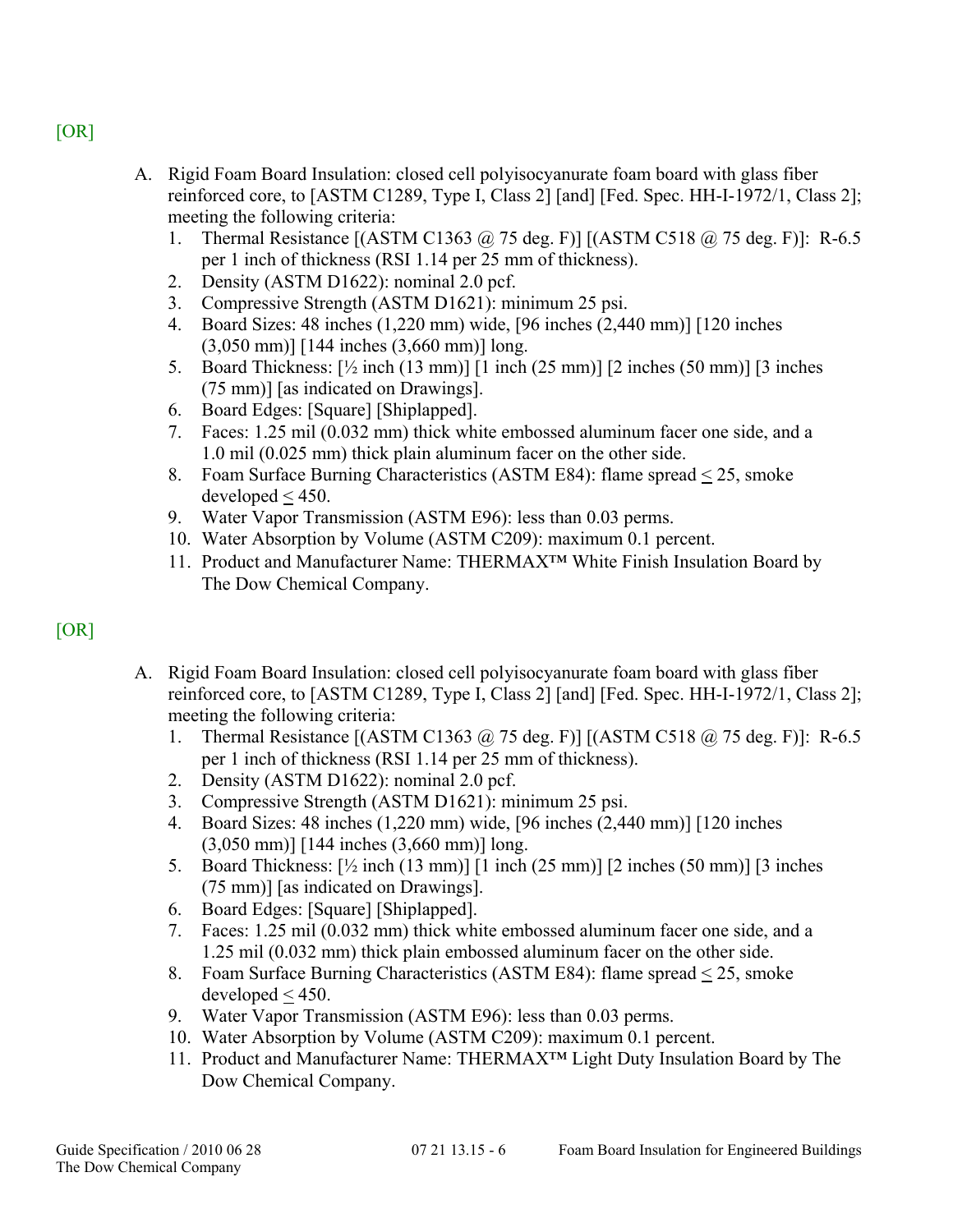# [OR]

- A. Rigid Foam Board Insulation: closed cell polyisocyanurate foam board with glass fiber reinforced core, to [ASTM C1289, Type I, Class 2] [and] [Fed. Spec. HH-I-1972/1, Class 2]; meeting the following criteria:
	- 1. Thermal Resistance [(ASTM C1363 @ 75 deg. F)] [(ASTM C518 @ 75 deg. F)]: R-6.5 per 1 inch of thickness (RSI 1.14 per 25 mm of thickness).
	- 2. Density (ASTM D1622): nominal 2.0 pcf.
	- 3. Compressive Strength (ASTM D1621): minimum 25 psi.
	- 4. Board Sizes: 48 inches (1,220 mm) wide, [96 inches (2,440 mm)] [120 inches (3,050 mm)] [144 inches (3,660 mm)] long.
	- 5. Board Thickness: [½ inch (13 mm)] [1 inch (25 mm)] [2 inches (50 mm)] [3 inches (75 mm)] [as indicated on Drawings].
	- 6. Board Edges: [Square] [Shiplapped].
	- 7. Faces: 4.0 mil (0.1 mm) thick white embossed aluminum facer one side, and a 1.25 mil (0.032 mm) thick plain embossed aluminum facer on the other side.
	- 8. Foam Surface Burning Characteristics (ASTM E84): flame spread  $\leq$  25, smoke  $developed < 450.$
	- 9. Water Vapor Transmission (ASTM E96): less than 0.03 perms.
	- 10. Water Absorption by Volume (ASTM C209): maximum 0.1 percent.
	- 11. Product and Manufacturer Name: THERMAX™ Heavy Duty Insulation Board by The Dow Chemical Company.

# [OR]

# SPEC NOTE: Do not specify THERMAX<sup>™</sup> Heavy Duty Plus for ceiling applications.

- A. Rigid Foam Board Insulation: closed cell polyisocyanurate foam board with glass fiber reinforced core, to [ASTM C1289, Type I, Class 2] [and] [Fed. Spec. HH-I-1972/1, Class 2]; meeting the following criteria:
	- 1. Thermal Resistance [(ASTM C1363 @ 75 deg. F)] [(ASTM C518 @ 75 deg. F)]: R-6.5 per 1 inch of thickness (RSI 1.14 per 25 mm of thickness).
	- 2. Density (ASTM D1622): nominal 2.0 pcf.
	- 3. Compressive Strength (ASTM D1621): minimum 25 psi.
	- 4. Board Sizes: 48 inches (1,220 mm) wide, [96 inches (2,440 mm)] [120 inches (3,050 mm)] [144 inches (3,660 mm)] long.
	- 5. Board Thickness:  $[\frac{1}{2} \text{ inch } (13 \text{ mm})]$  [1 inch  $(25 \text{ mm})$ ] [2 inches  $(50 \text{ mm})$ ] [3 inches (75 mm)] [as indicated on Drawings].
	- 6. Board Edges: [Square] [Shiplapped].
	- 7. Faces: 16.5 mil (0.42 mm) thick white embossed aluminum sheet bonded to a 1.0 mil (0.025 mm) thick aluminum foil facer one side, and a 1.0 mil (0.025 mm) thick plain aluminum facer on the other side.
	- 8. Foam Surface Burning Characteristics (ASTM E84): flame spread < 25, smoke  $developed < 450$ .
	- 9. Water Vapor Transmission (ASTM E96): less than 0.03 perms.
	- 10. Water Absorption by Volume (ASTM C209): maximum 0.1 percent.
	- 11. Product and Manufacturer Name: THERMAX™ Heavy Duty Plus Insulation Board by The Dow Chemical Company.
- B. Blanket Insulation: mineral fibre blankets, as specified in Section [07 21 16]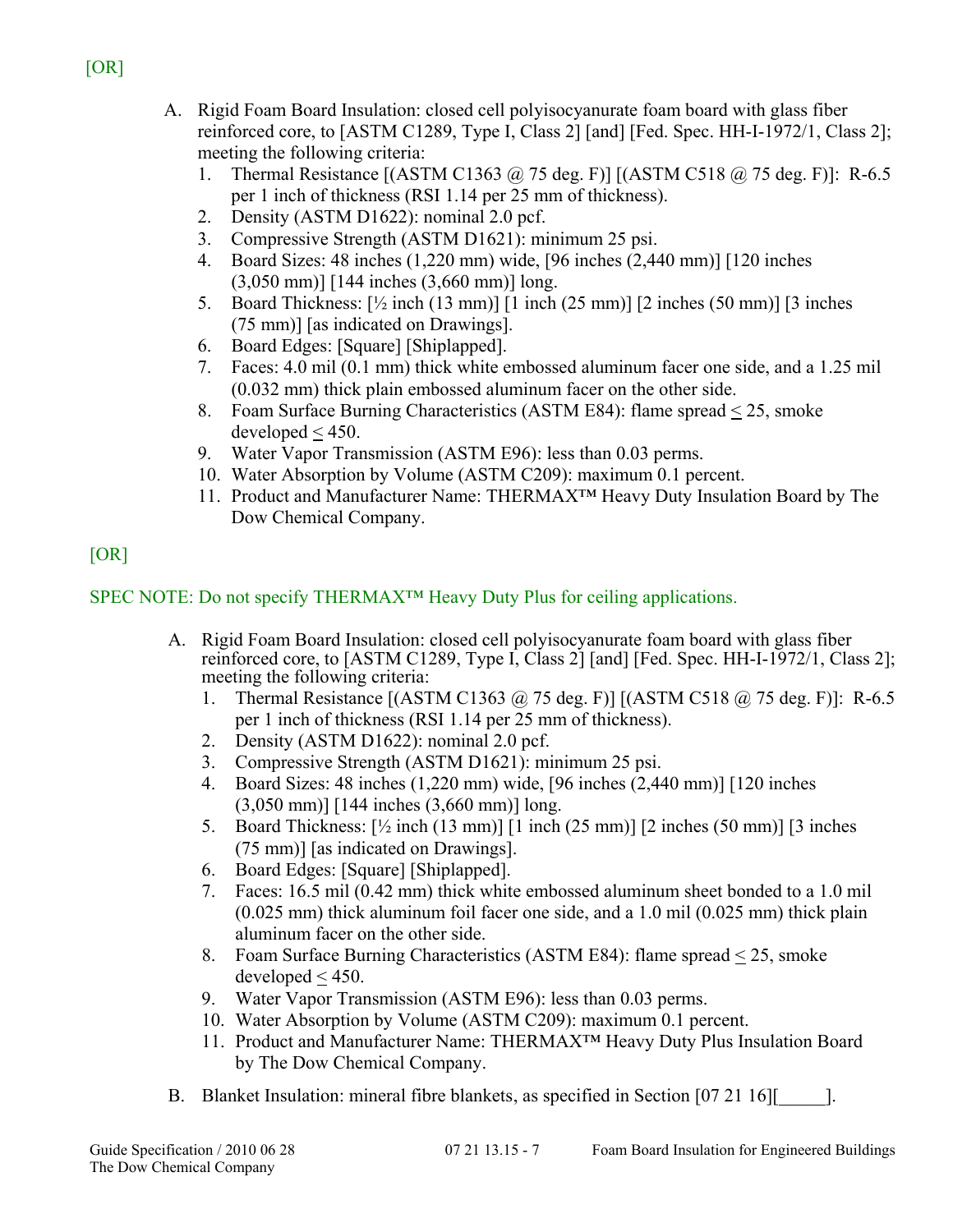## 2.03 ACCESSORIES

- A. Adhesive: single-component, polyurethane adhesives tested to:
	- a. Underwriters Laboratory Inc. UL 1897 Standard for Safety for Uplift Tests for Roof Covering Systems
	- b. Factory Mutual Approvals for fire and wind uplift resistance for roof deck applications approved by Factory Mutual.
- B. Joint Closure Strips Clip Strip Type: rigid PVC construction, J-channel shape, [1 inch  $(25 \text{ mm})$ ] [1-1/2 inch  $(38 \text{ mm})$ ] [2 inch  $(50 \text{ mm})$ ] [2-1/2 inch  $(62 \text{ mm})$ ] nominal size; Manufacturer: The Dow Chemical Company - PVC Clip Strip Joint Closures
- C. Joint Closure Strips Interlocking Type: rigid PVC construction, two piece male-to-female connection,  $[1 \text{ inch } (25 \text{ mm})] [1-\frac{1}{2} \text{ inch } (38 \text{ mm})] [2 \text{ inch } (50 \text{ mm})] [\frac{2-1}{2} \text{ inch } (62 \text{ mm})]$ nominal size; female profile complete with pre-drilled holes spaced at 12 inches (300 mm) on center, both sides of attachment flange; Manufacturer: The Dow Chemical Company - PVC Clip Strip Joint Closures

SPEC NOTE: Specify joint tape for the exterior of board joints whgen the product is installed on the outside / above girts or purlins. Specify joint tape whenever joint closure strips are not being used. Specify white coated finish for use with white finished insulation boards.

- D. Joint Tape: 2.0 mil (0.051 mm) thick aluminum tape, 3 inches (75 mm) wide[, white coated finish]. Board joints must be clean prior to applying tapes.
- E. Mechanical Fasteners Screw Type: ITW Buildex Multi-Diameter Insulation Teks with Dow Quik-Caps or similar fastener with a 1-1/4 inch plastic washer.

SPEC NOTE: Specify impalement type fasteners for use in parking garages or to the underside of concrete slabs.

F. Mechanical Fasteners - Impalement Type: eg. Stick-N-Pins by Durodyne Company.

SPEC NOTE: Consider specifying the joint sealant either in this Section, or as part of Section 07 92 00 - Joint Sealants, and edit the following paragraph accordingly. Strictly as a matter for information, some typical sealants that have been found to work successfully include: Vulkem 116, Sikaflex 201 and Dow Corning 790.

- G. Sealant: [One-part, flexible polyurethane-based elastomeric sealant; moisture curing and non-sagging; to ASTM C920, Type S, Grade NS, Class 25][as specified in Section  $[07 92 00]$  ]].
- H. FROTH-PAK<sup>TM</sup> Foam Insulation kit (Class A) for sealing roof to wall juncture  $\lceil \qquad \rceil$ .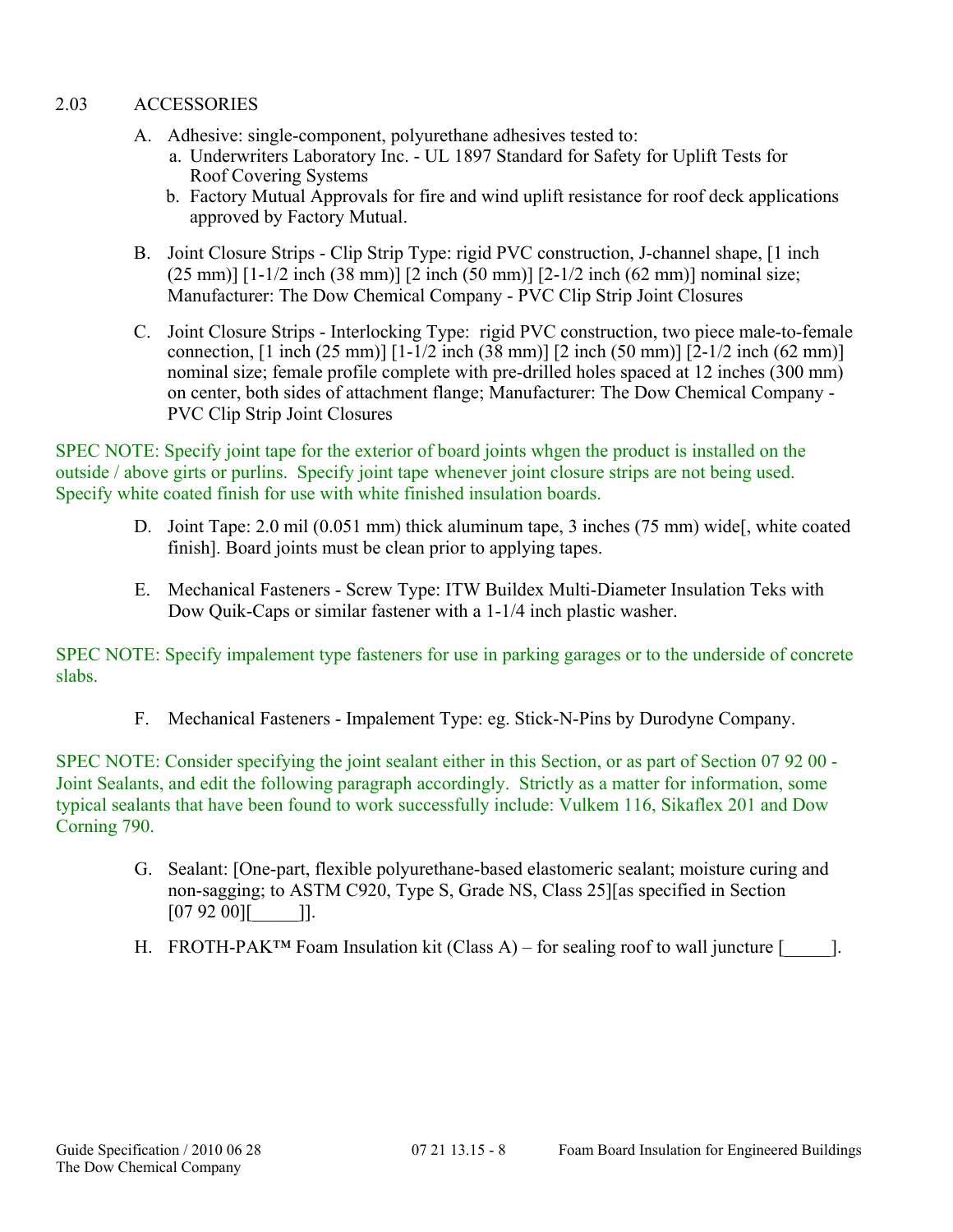### PART 3 EXECUTION

## 3.01 EXAMINATION

- A. Inspect existing conditions to ensure they are suitable for work to begin. Do not proceed until unacceptable conditions are corrected.
- B. Ensure substrates are solid, clean, dry and free of any contaminants.
- C. Ensure Products are dry prior to installation. Replace damaged Products.

### 3.02 INSTALLATION

- A. Install rigid foam board insulation system in accordance with manufacturer's installation guidelines.
- B. Install boards with long axis perpendicular to supports. Ensure end joints are fully supported.
- C. Install insulation boards to ensure board width spans not less than 3 framing supports.
- D. Cut and fit boards to suit project requirements.

SPEC NOTE: Use the following paragraph when installing the rigid foam board system to purlins or girts. Contact Dow for special attachment methods for Factory Mutual Insured buildings.

E. Secure boards to framing supports with mechanical screw-type fasteners, of sufficient length to penetrate framing support a minimum depth of  $[3/4$  inch  $(19 \text{ mm})$ ] [\_\_\_\_\_\_]. Space fasteners at maximum 12 inches (300 mm) on center.

SPEC NOTE: Use the following two paragraphs to specify the installation of the rigid foam insulation system using the clip strip joint closure method.

- F. Apply continuous 3/8 inch (10 mm) beads of joint sealant to both sides of joint closure strip and install joint closure strip over exposed edge of insulation boards. Do not fasten adjacent board to substrate until joint closure strip is installed.
- G. Install adjacent boards into the exposed joint closure strip's sealant bead and then secure to substrate.

SPEC NOTE: Use one of the following two paragraphs when installing the rigid foam board system to the underside of a parking garage deck or concrete slab. Dow does not recommend unsupported boards being attached in ceilings with just adhesive.

- H. Secure impalement-type fasteners to underside of deck, spaced at 12 inches (300 mm) on center. Impale insulation boards onto fasteners, ensuring tightly butted joints.
- H. Apply adhesive continuously to backside of insulation boards, and press boards to underside of deck. Conform to adhesive manufacturer's application and curing guidelines. Note: Minimal number of fasteners recommended to support the boards. (Contact Dow representative for more information)

[OR]